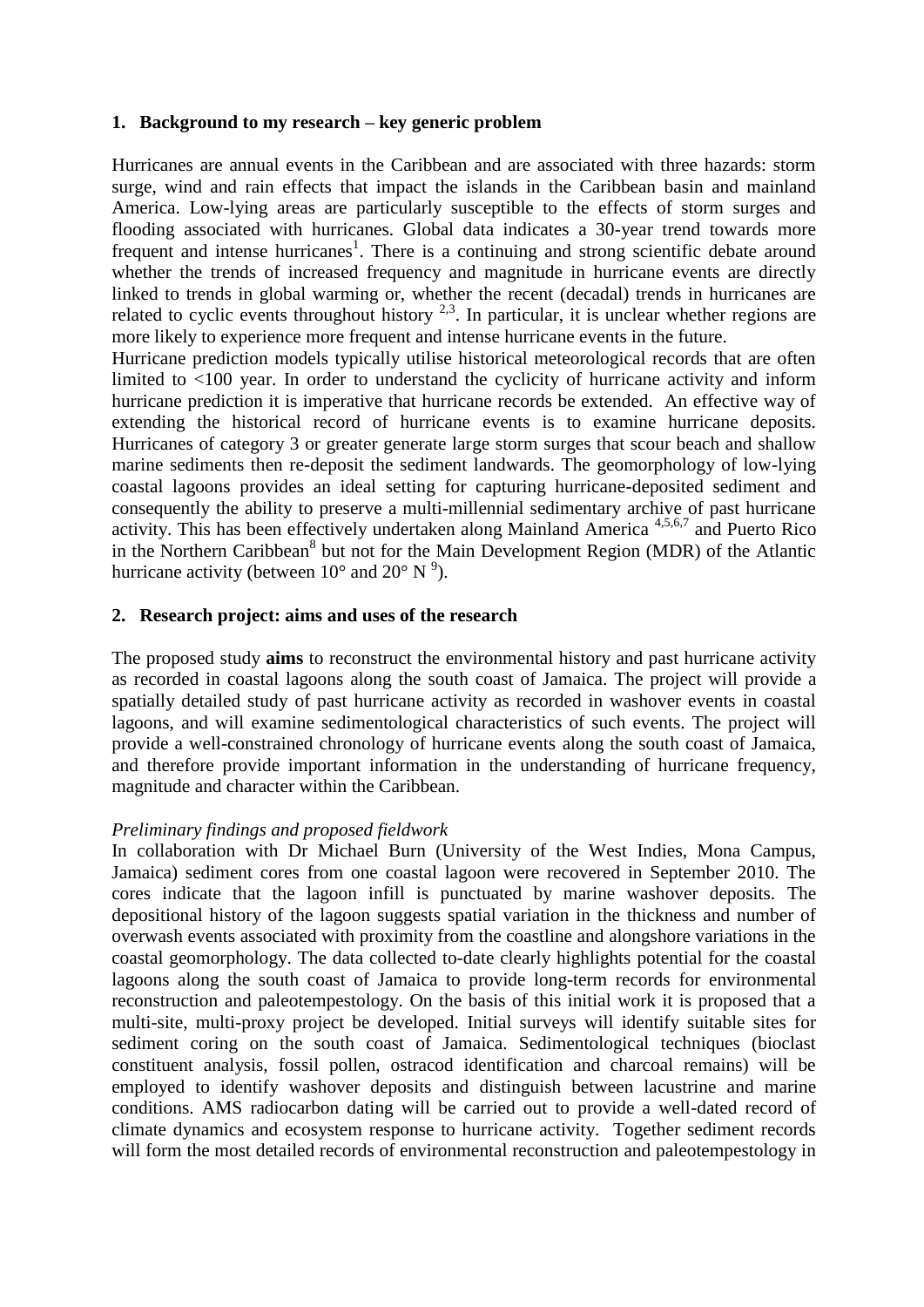Jamaica. Consequently, the potential exists to contribute to a deeper regional understanding of hurricane activity in the Caribbean.

# **3. Financial requirements**

It is intended to carry out the fieldwork over one month period (August-September 2011) to recover sediment cores from coastal lagoons. Funding for the preliminary fieldtrip in 2010 was provided partly by the Department of Geography and Development Studies and partly self-funded. The proposed research, part-funded by the BSRG Gill Harwood Fund, will thus: (1) provide an early career postdoctorate researcher the opportunity to gather new and original pertinent data in a contemporary and emerging area of research; (2) be the catalyst for longerterm collaboration with the University of West Indies; and (3) enable the development of a regional scale, interdisciplinary project. It is clear that this project has the potential to develop scientific knowledge and understanding into the magnitude and nature of historical hurricane events over geomorphic and geological timescales. The findings will have a more significant impact by contributing to the prediction, assessment and mitigation of hurricane-related coastal hazards for the Caribbean.

## **4. Main anticipated outputs and modes of dissemination of the project**

Over the course of the project it is anticipated that at least three peer-reviewed papers will be submitted for publication in relevant international journals. There will also be the opportunity for further publications by virtue of synergetic research with project collaborators. Results will be presented locally in Jamaica and internationally at conferences including the XXVII International Quaternary Association Congress in Bern, Switzerland, 20 – 27 July 2011 Conference grants have been submitted to through INQUA and the Quaternary Research Association (QRA) to facilitate attendance at the INQUA Annual Meeting, Bern, Switzerland (notification imminent).

- 1. Webster et al. (2005) Changes in tropical cyclone number, duration and intensity in a warming environment, *Science*, 309, 1844-1846.
- 2. Goldenberg, S.B. et al. (2001) The recent increase in hurricane activity: causes and implications, *Science*, 293, 474-479.
- 3. Knutson, T.R. et al. (2010) Tropical cyclones and climate change, *Nature Geoscience*, 3, 157-163.
- 4. Donnelly, J.P. et al. (2001) A 700-year sedimentary record of intense hurricane landfalls in southern New England, *Geological Society of America Bulletin*, 113, 714-727.
- 5. Donnelly, J.P. et al. (2004) A backbarrier overwash record of intense storms from Brigantine, New Jersey, *Geology*, 29, 615-618.
- 6. Liu, K.B. & Fearn, M.L. (1993) Lake sediment record of late Holocene hurricane activities from coastal Alabama, *Geology,* 21 (9) 793-996.
- 7. Liu, K.B. & Fearn, M.L. (2000) Reconstruction of prehistoric landfall frequencies of catastrophic hurricanes in north western Florida from lake sediment records, *Quaternary Research*, 54 (2) 238-245.
- 8. Donnelly, J.P. (2005) Evidence of past intense tropical cyclones from backbarrier Salt Pond sediments: A case study from Isla de Culebrita, Puerto Rico, USA, *Journal of Coastal Research,* Special Issue, 42, 201-210.
- 9. Nyberg, J. et al. (2007) Low Atlantic hurricane activity in the 1970s and 1980s compared to the past 270 years, *Nature*, 447, 698-702.